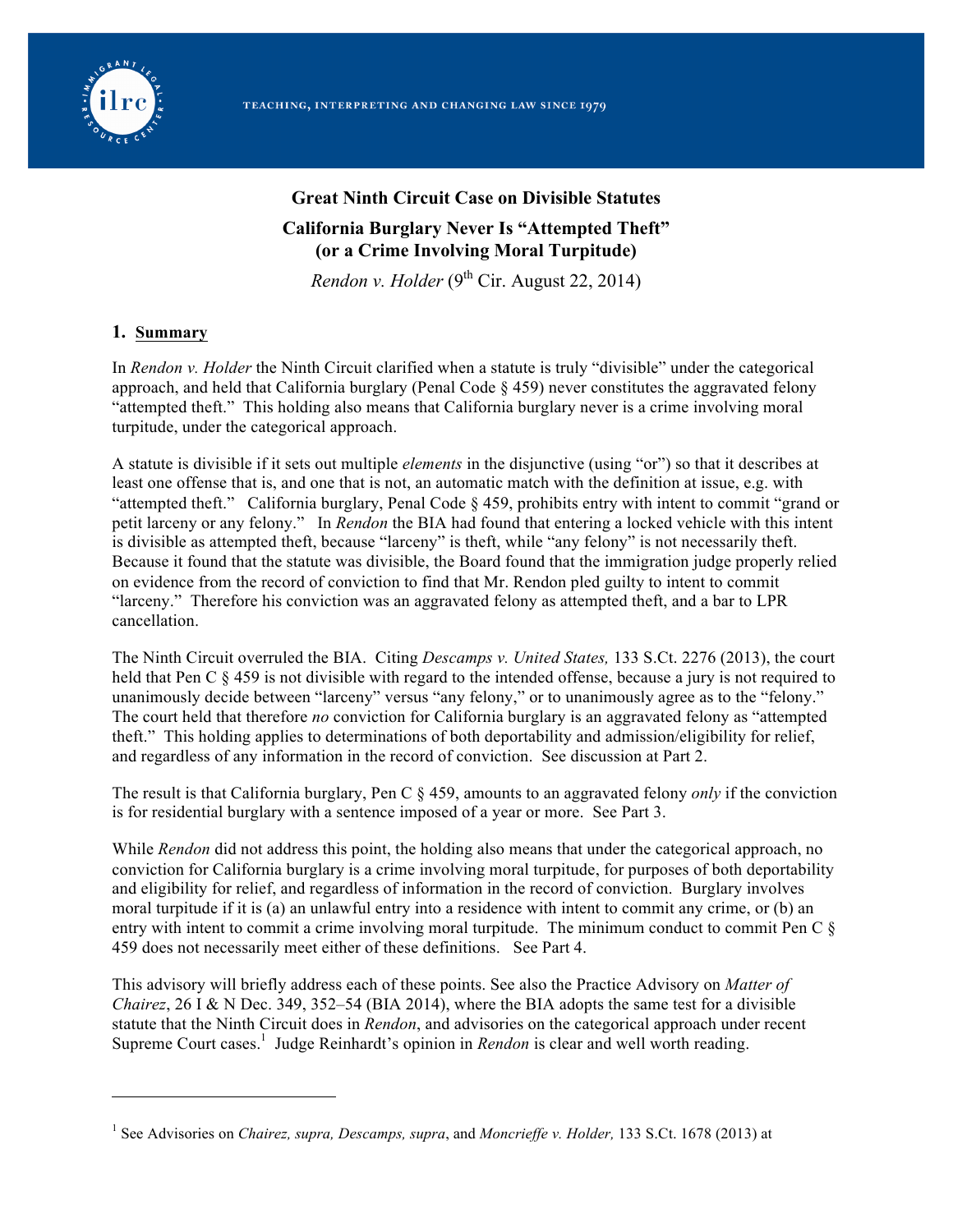#### **2. Divisible Statutes and Means v. Elements**

A statute is divisible if it sets out multiple elements in the disjunctive (using "or") that describe at least one offense that is and one that is not a categorical match with the definition at issue. *Rendon* reaffirmed that under Supreme Court precedent, a statute that sets out multiple terms separated by "or" is not necessarily divisible. The terms must refer to *elements* of the offense, meaning that a jury must unanimously agree on which alternative the defendant committed.

*Descamps* addressed the proper method for distinguishing divisible statutes from indivisible statutes. The critical distinction is that while indivisible statutes may contain multiple, alternative *means* of committing the crime, only divisible statutes contain multiple, alternative *elements* of functionally separate crimes. *See Descamps*, 133 S. Ct. at 2285 n.2; *United States v. Cabrera-Gutierrez*, No. 12-30233, 2014 WL 998173, at \*8 n.16 (9th Cir. Mar. 17, 2014) ("[U]nder *Descamps*, what must be divisible are the elements of the crime, not the mode or means of proving an element.")….

While the jury faced with a divisible statute must unanimously agree on the particular offense of which the petitioner has been convicted (and thus, the alternative element), the opposite is true of indivisible statutes; the jury need not so agree. For example, if [California Penal Code  $\S$  459] is indivisible, the jury would not need to agree on the particular substantive crime that the defendant intended as long as all jurors find that the defendant intended to commit at least one of "grand or petit larceny or any felony." ….

Thus, when a court encounters a statute that is written in the disjunctive (that is, with an "or"), that fact alone cannot end the divisibility inquiry. Only when state law requires that in order to convict the defendant the jury must unanimously agree that he committed a particular substantive offense contained within the disjunctively worded statute are we able to conclude that the statute contains alternative elements and not alternative means.

*Rendon* at \* 11, 12, 13-14 (emphasis in original)

If jury unanimity is not required, then "grand or petty larceny or any felony" are not different elements, but only different means of committing a single offense. In that case, the conviction is evaluated solely according to the minimum conduct that has a realistic probability of being prosecuted under the statute. Information from the record of conviction is irrelevant. The burden of proof under *Young v. Holder*<sup>2</sup> – by which the immigrant must produce a record showing that a conviction under a *divisible* statute is not a bar to eligibility for relief – simply does not apply here, because the statute is not divisible.

Thus, after *Descamps* we may apply the modified categorical approach only when the state statute at issue is divisible. If the state statute at issue is overbroad and indivisible, we may not apply the modified categorical approach, and we must hold that petitioner has met his burden for establishing that he was not convicted of an aggravated felony.<sup>6</sup>

In n. 6 above, the court stated that it was not required to reach and did not reach the question of whether the *Young v. Holder* rule governing divisible statutes is incompatible with *Moncrieffe v. Holder,* 133 S.Ct. 1378 (2013). Here, the court remanded to permit Mr. Rendon to apply for LPR cancellation.

 $\overline{a}$ 

<sup>2</sup> *Young v. Holder*, 697 F.3d 976, 989 (9th Cir. 2012) (en banc).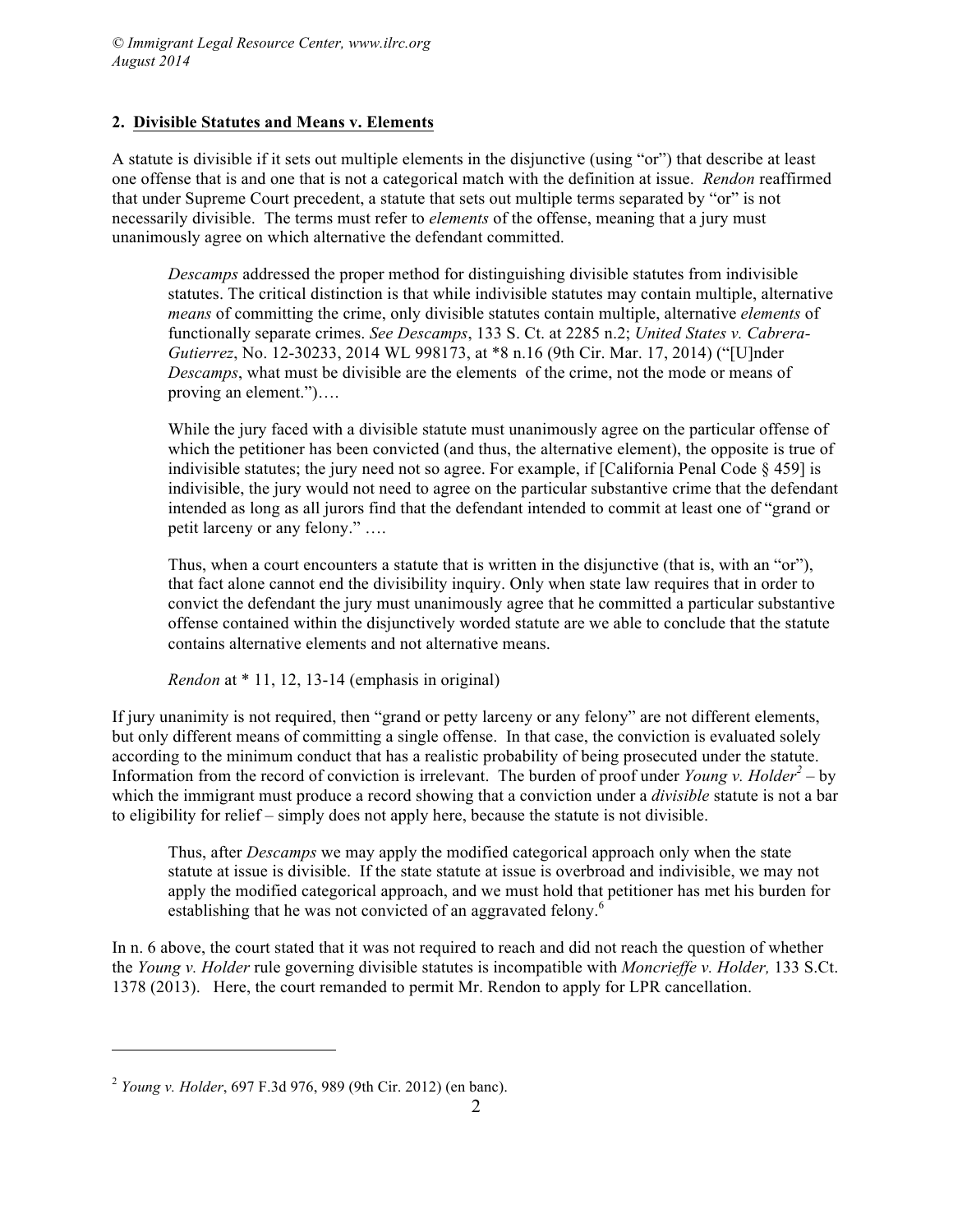*© Immigrant Legal Resource Center, www.ilrc.org August 2014*

The court noted that its conclusion "mirrors the BIA's understanding of *Descamps"* as set out in *Matter of Chairez*, 26 I & N Dec. 349, 352–54 (BIA 2014). *Rendon* at \* 17. In *Chairez,* the BIA set out the same analysis pertaining to elements versus means.<sup>3</sup> It also stated that it would follow the interpretation of *Descamps* set out by the Circuit Court of Appeals with jurisdiction over the case. *Id.* at 353.

#### **2. California Burglary as an Aggravated Felony**

*California burglary is not an aggravated felony as "attempted theft."*<sup>4</sup>  *Rendon* found that California case law permits a jury to disagree as to whether the defendant was convicted of larceny versus any felony, or as to the specific "felony" in the phrase "any felony." Therefore it held that Penal Code § 459 is not divisible for this purpose, but is a single offense that must be evaluated based on the minimum conduct to complete the offense. Because California cases show that the minimum conduct to entry with intent to commit "grand or petit larceny or any felony" does not necessarily include larceny, the minimum conduct is not attempted theft.

In sum, we determine whether a disjunctively worded state statute is divisible or not by looking to whether the state treats the parts of the statute on opposite sides of the "or" as alternative elements or alternative means.<sup>13</sup> In this case, California state law is clear: the jury need not be unanimous<sup>14</sup> regarding the particular offense the defendant intended to commit in order to convict under section 459. All the prosecution must prove is that the defendant intended to commit an offense listed in the statute — namely, "grand or petit larceny or any felony." The jury need not agree on which of the substantive offenses the defendant intended to commit — only that he intended to commit an offense listed in the statute. Therefore, the substantive crimes are alternative means of satisfying the intent element of the statute, and the statute is indivisible. As a result, we are unable to conclude that petitioner was convicted of having the intent to commit a theft offense rather than a non-theft felony.

*Rendon* at \* 19.

 $\overline{a}$ 

Aggravated felony as burglary.<sup>5</sup> The Supreme Court found that because the minimum conduct to commit California burglary of a building or structure includes a *lawful* entry, it does not meet the definition of "burglary" for aggravated felony purposes. *Descamps v. U.S., supra.*

Aggravated felony as a crime of violence.<sup>6</sup> The Ninth Circuit has held that California residential burglary, Pen C §§ 459/460(a), is a "crime of violence" under 18 USC § 16(b) and thus is an aggravated felony if a sentence of a year or more is imposed.<sup>7</sup> Advocates continue to urge that the court reconsider

<sup>&</sup>lt;sup>3</sup> See Practice Advisory on *Matter of Chairez* at http://www.nipnlg.org/legalresources/practice\_advisories/Chairez-

Castrejon%20Advisory.pdf .<br><sup>4</sup> An offense that meets the generic definition of attempted theft is an aggravated felony if a sentence of a year or more is imposed. 8 USC 1101(a)(43)(G), (U).

 $<sup>5</sup>$  An offense that meets the generic definition of burglary is an aggravated felony if a sentence of a year or more is</sup> imposed. 8 USC 1101(a)(43)(G).

 $6$  An offense that meets the generic definition of "crime of violence" at 18 USC  $\S16$  is an aggravated felony if a sentence of a year or more is imposed. 8 USC 1101(a)(43)(F).

<sup>7</sup> See, e.g., *U.S. v. Ramos-Medina*, 706 F.3d 932, 938 (9th Cir. 2013) (emphasis added) (quoting *U.S. v. Becker*, 919 F.2d 568, 571 (9th Cir. 1990)).